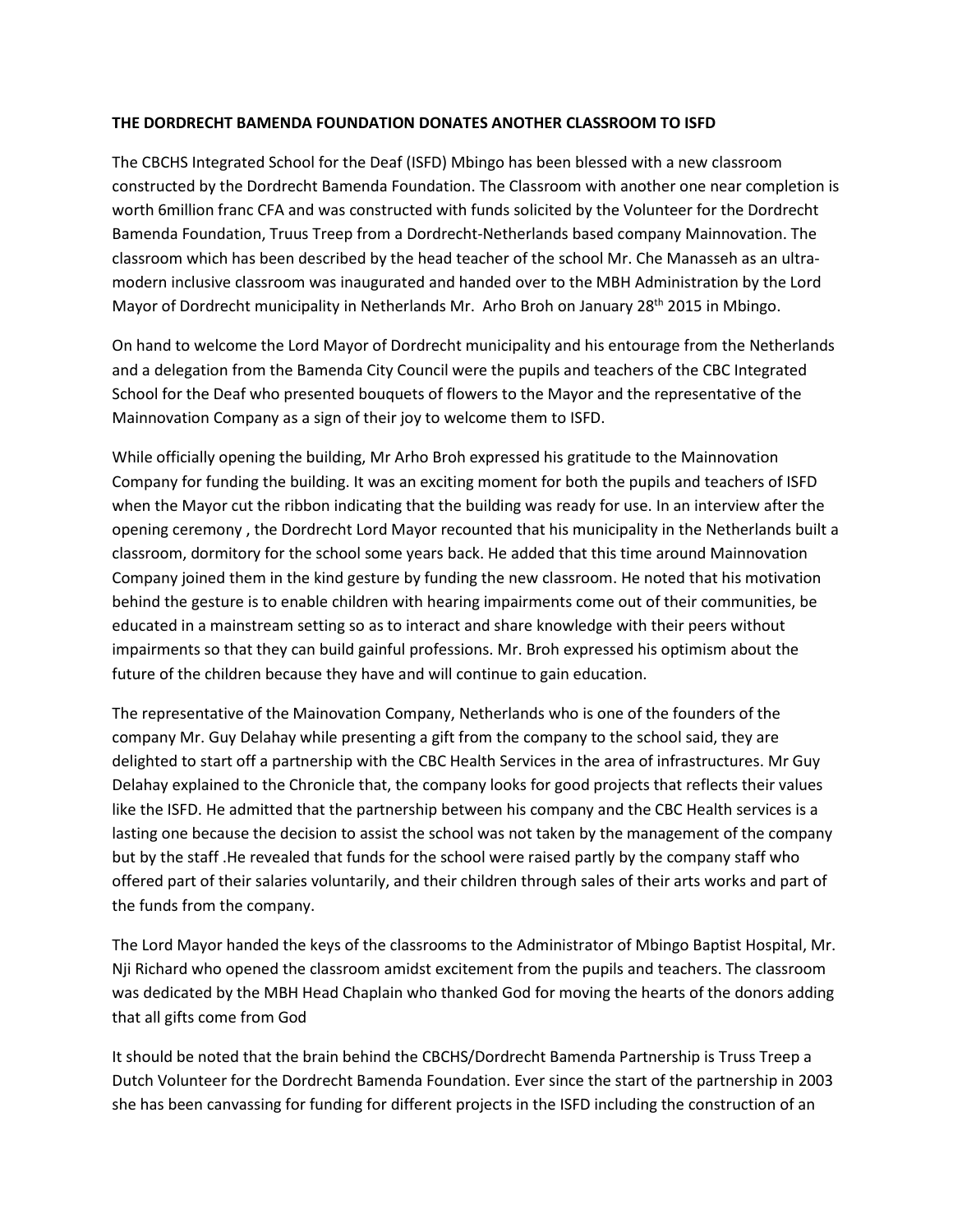multi-purpose hall/refectory, the construction of the girls dormitory, and residence of the dormitory master, and 5 new classrooms for the school with the sixth near completion. She has been instrumental in the relocation of the school premises from near/beside the MBH garage to the present location which is in the same setting with the CBC Mbingo mainstream primary school enabling the ISFD pupils with hearing impairments to study in the same setting with their peers without impairments. This has helped the two pupil bodies to interact with each other building a culture of acceptance of differences and fostering the spirit of inclusion in them.

At the end of the handing over ceremony, Truus noted that she was very satisfied with the building. She extended appreciation to the funders, the teachers and the builders for a job well done while lauding the partnership between Dordrecht and the CBC Health Services. She promised to lobby for funds to complete the unfinished classroom which was constructed with left over funds from the funds directed at the new classroom while hoping that if there be funds in some years to come, she will come back to build another classroom and office facilities. Mama Truus as she is fondly called within the CBCHS revealed that she has been using newsletter, and the media to appeal for funding. She advised that Cameroon can learn form the gesture because sharing with the vulnerable children is important and fulfilling. The Dordrecht Volunteer implored the school administration to use the building judiciously.

The administrator of Mbingo Baptist Hospital Mr Nji Richard on behalf of the CBC Health Services appreciated the funders for such a wonderful gift to the school. He noted that ISFD is blessed to have the Dordrecht Bamenda Foundation and the Mainnovation Company as her development partners while wishing that the partnership will continue. The Socio Economic Empowerment of Persons with Disabilities SEEPD Program Manager Mr Awa Jacquce Chirac added his voice to that of the administrator by describing the partnership as that of commitment, sacrifices and tangible results. The partnership which started in 2003 he added, has not only produced infrastructures, results, but has also built the capacities of the teachers through annual seminars which have visibly improved on the performance of the teachers and the children.

The ISFD is located on the campus of Mbingo Baptist Hospital situated in Boyo Division of the North West R.egion

It should be noted that apart from infrastructure the Dordrecht Bamenda Foundation has also been donating didactic material to the pupils and teachers of the ISFD and other basic necessities including uniforms, beddings, kitchen utensils, toiletries, amongst others. The Dordrecht Bamenda Foundation Volunteer has always put a smile on the faces of the ISFD pupils and says having been infected by the CBCHS/Dordrecht Bamenda Foundation partnership she hopes to continue maintaining smiles on the faces of the children.

The CBCHS/Dordrecht Bemenda Foundation partnership developed thanks to the friendship between the Dordrecht City Council and the Bamenda City Council which are twin councils. Thanks to the partnership between the two councils the city of Bamenda has benefitted from several other projects in the areas of hygiene and sanitation, water, health care provision, education etc